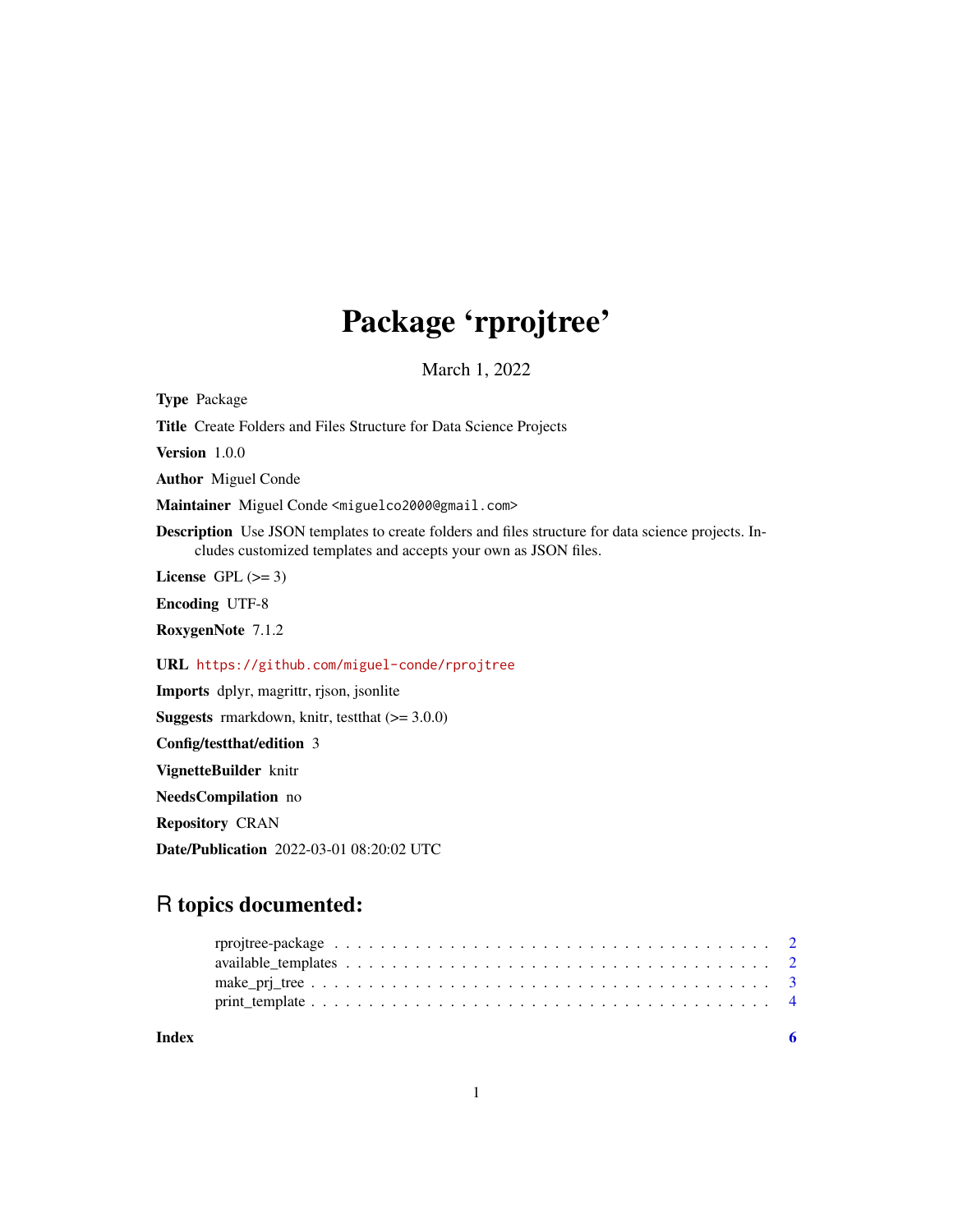<span id="page-1-0"></span>rprojtree-package *rprojtree*

#### Description

This package allows you to easily create file and directory structures for data science projects

#### Details

For more details see the tutorial vignette:

• vignette("rprojtree-primer",package = "rprojtree")

#### See Also

Useful links:

• <https://github.com/miguel-conde/rprojtree>

available\_templates *available\_templates*

#### Description

available\_templates

#### Usage

available\_templates()

#### Details

These are the structures defined by the currently available builtin templates:

```
• basic_template
   – data/
       * clean/
       * raw/
   – docs/
   – outputs/
       * files/
       * reports/
   – R/
       * global.R
       * scripts/
```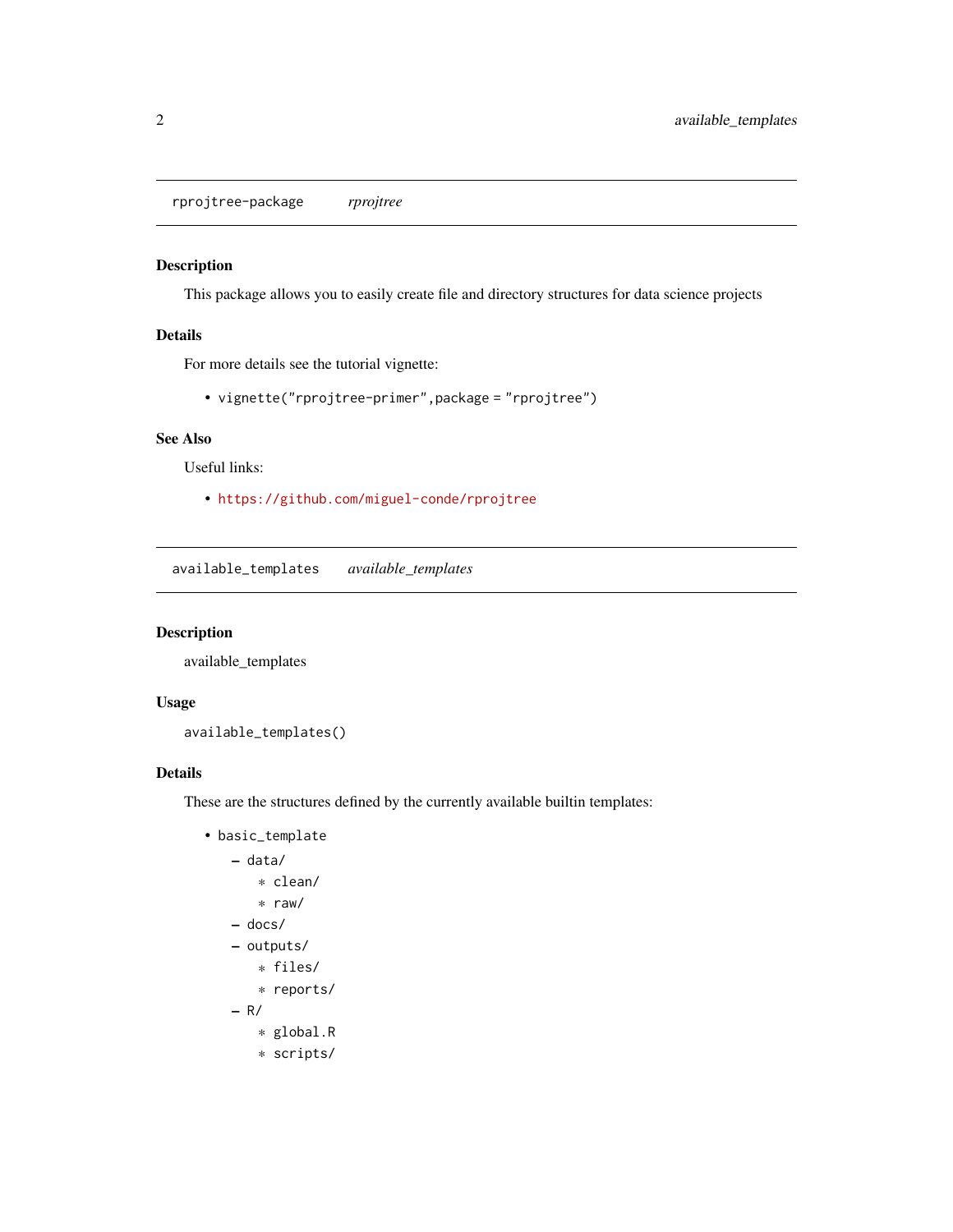```
* src/
• py_template
   – data/
       * clean/
       * raw/
   – docs/
   – outputs/
       * files/
       * reports/
   – PYTHON/
       * setup.py
       * notebooks/
       * projpkj/
         \cdot __init__.py
       * scripts/
       * tests/
```
• py\_r\_template: a combination of basic\_template and py\_template

#### Value

A character list with the names of the built-in templates available in the package

#### Examples

available\_templates()

make\_prj\_tree *make\_prj\_tree*

#### Description

Create a files structure from a builtin template or from a customized template provided as .json file

#### Usage

```
make_prj_tree(json_str, file, path = ".", verbose = FALSE)
```
#### Arguments

| json_str | string with the name of the builtin template to use                                                 |
|----------|-----------------------------------------------------------------------------------------------------|
| file     | string for the name of the .json file describing a customized files structure to use<br>as template |
| path     | string containing which directory to use as root of the files structure to create                   |
| verbose  | logical, show or not info while creating the files structure                                        |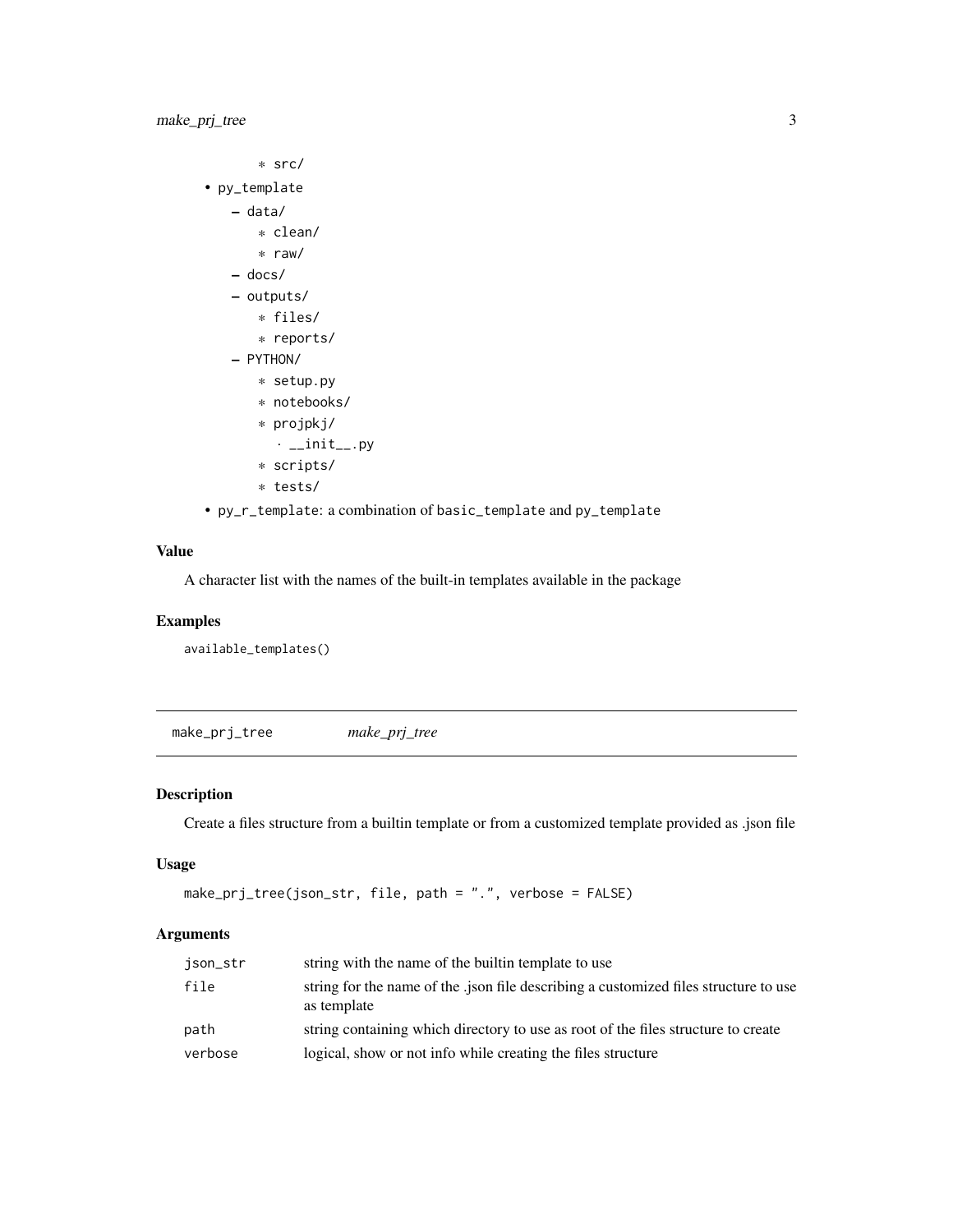#### <span id="page-3-0"></span>Details

- Only one of json\_str or file must be supplied.
- An error is raised if any node in the .json structure is found malformed

JSON format:

- All the nodes must have a type and a name. Allowed types are dir, for directories, and file for files.
- All the directory nodes can contain any number of sub-nodes for subdirectories
- The file nodes can include a content field for the text the file should contain.

#### Value

invisible, an R list that corresponds to the JSON object in json\_str, as returned by [rjson::fromJSON](#page-0-0).

#### See Also

[rprojtree::print\\_template](#page-0-0), [rprojtree::available\\_templates](#page-0-0), [rjson::fromJSON](#page-0-0)

#### Examples

```
## Not run:
root_path = "..."make_prj_tree(json_str = "basic_template", path = root_path)
my_template <- ".../some_template.json"
make_prj_tree(file = my_template, path = root_path)
## End(Not run)
```
print\_template *print\_template*

#### Description

print the files structure described by a builtin template or by a .json file

#### Usage

```
print_template(template_name)
```
#### Arguments

template\_name name of the builtin template or the .json file to use.

#### Details

[jsonlite::prettify](#page-0-0) is internally used to add indentation to the JSON content.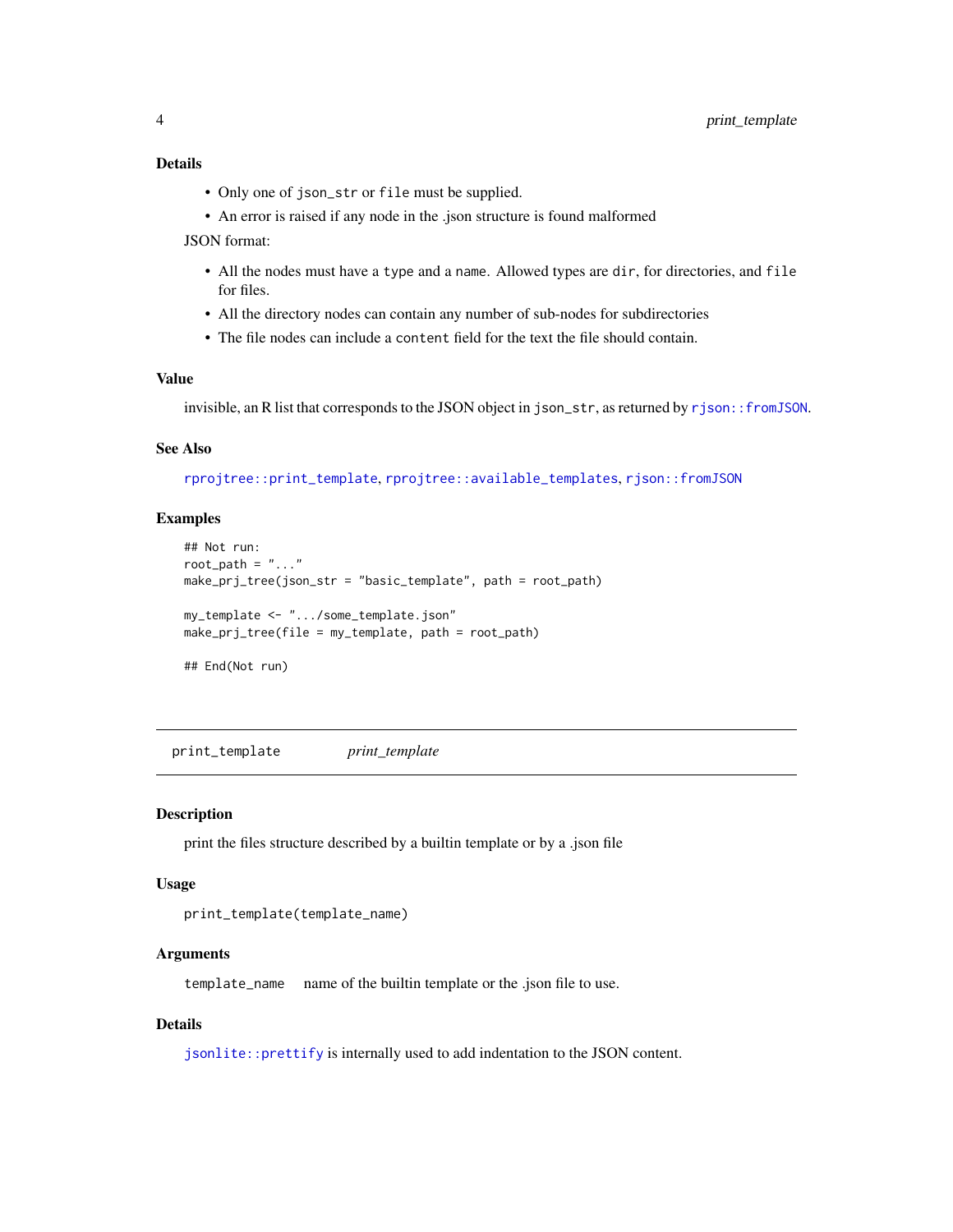### <span id="page-4-0"></span>print\_template 5

#### Value

a JSON class object as returned by jsonlite::prettify.

#### See Also

[jsonlite::prettify](#page-0-0)

## Examples

print\_template("basic\_template")